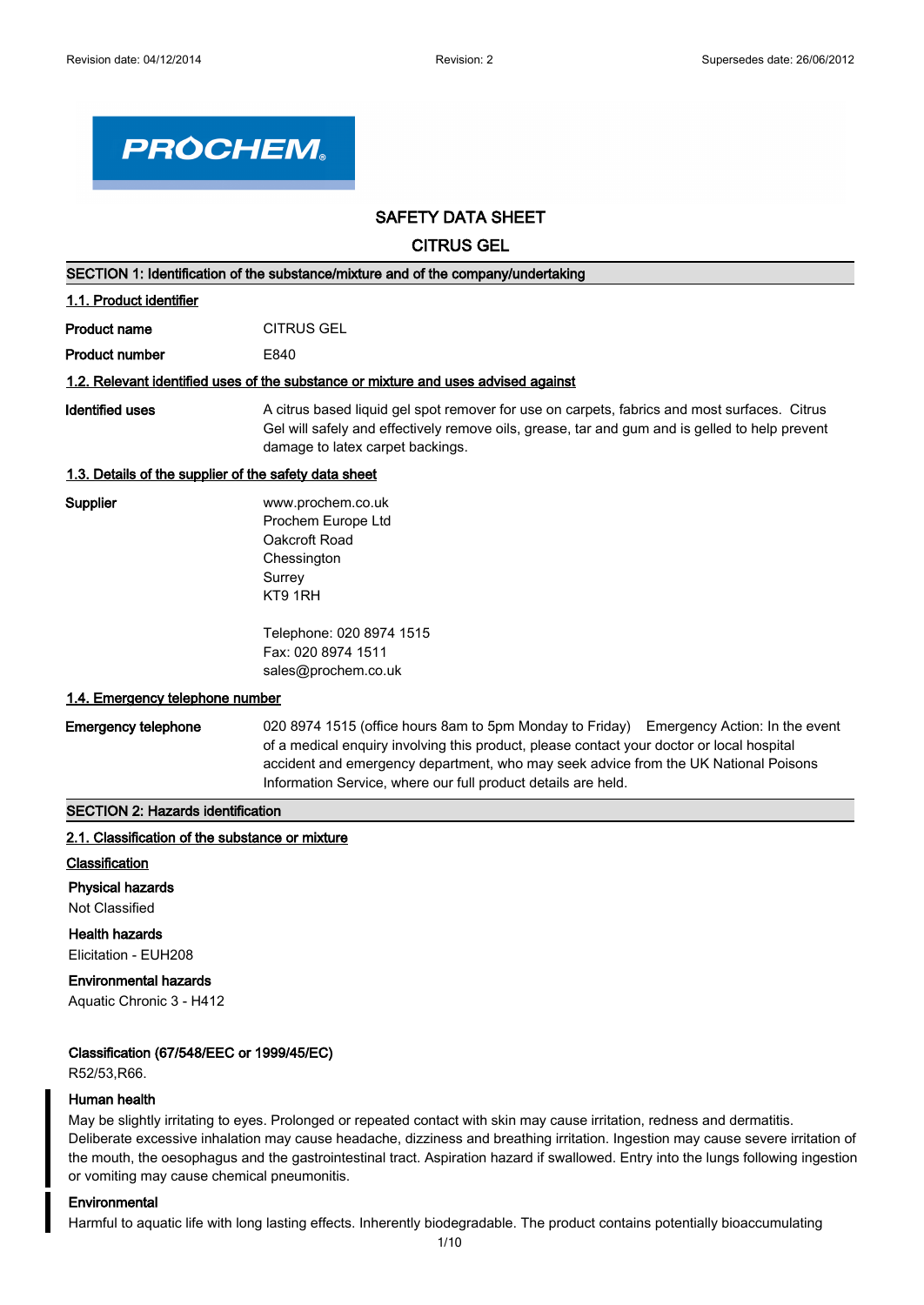$\overline{\phantom{a}}$ 

| <b>CITRUS GEL</b>                                        |                                                                                                                                              |         |
|----------------------------------------------------------|----------------------------------------------------------------------------------------------------------------------------------------------|---------|
| substances.                                              |                                                                                                                                              |         |
| 2.2. Label elements                                      |                                                                                                                                              |         |
| <b>Hazard statements</b>                                 |                                                                                                                                              |         |
|                                                          | EUH208 Contains Dipentene, Citral, d-Limonene. May produce an allergic reaction.                                                             |         |
|                                                          | H412 Harmful to aquatic life with long lasting effects.                                                                                      |         |
| <b>Precautionary statements</b>                          |                                                                                                                                              |         |
|                                                          | P102 Keep out of reach of children.                                                                                                          |         |
|                                                          | P273 Avoid release to the environment.                                                                                                       |         |
|                                                          | P280 Wear protective gloves.                                                                                                                 |         |
|                                                          | P305+P351+P338 IF IN EYES: Rinse cautiously with water for several minutes. Remove                                                           |         |
|                                                          | contact lenses, if present and easy to do. Continue rinsing.<br>P313 Get medical advice/attention.                                           |         |
|                                                          | P501 Dispose of contents / container in accordance with local / regional / national /                                                        |         |
|                                                          | international regulations.                                                                                                                   |         |
| Supplemental label information                           |                                                                                                                                              |         |
|                                                          | EUH066 Repeated exposure may cause skin dryness or cracking.                                                                                 |         |
| Detergent labelling                                      | ≥ 30% aliphatic hydrocarbons, < 5% non-ionic surfactants, < 5% perfumes, Contains d-<br>Limonene, Citral, Hexyl cinnamal, Linalool, Geraniol |         |
| 2.3. Other hazards                                       |                                                                                                                                              |         |
| See section 8 for details of exposure limits.            |                                                                                                                                              |         |
| <b>SECTION 3: Composition/information on ingredients</b> |                                                                                                                                              |         |
| 3.2. Mixtures                                            |                                                                                                                                              |         |
|                                                          |                                                                                                                                              |         |
| Hydrocarbons, C11-C12, isoalkanes, <2% aromatics         |                                                                                                                                              | 60-100% |
| CAS number: 64741-65-7 EC number: 918-167-1              | REACH registration number: 01-2119472146-39-0001                                                                                             |         |
| Classification                                           | Classification (67/548/EEC or 1999/45/EC)                                                                                                    |         |
| Flam. Liq. 3 - H226                                      | Xn;R65. R53,R66.                                                                                                                             |         |
| Asp. Tox. 1 - H304                                       |                                                                                                                                              |         |
| Aquatic Chronic 4 - H413                                 |                                                                                                                                              |         |
| C12-15 alcohol ethoxylate with 9MEO                      |                                                                                                                                              | $<$ 1%  |
| <b>CAS number: 68131-39-5 EC number: -</b>               |                                                                                                                                              |         |
| M factor (Acute) = $1$                                   |                                                                                                                                              |         |
|                                                          |                                                                                                                                              |         |
| Classification                                           | Classification (67/548/EEC or 1999/45/EC)                                                                                                    |         |
| Acute Tox. 4 - H302                                      | Xn;R22. Xi;R41. N;R50.                                                                                                                       |         |
| Eye Dam. 1 - H318                                        |                                                                                                                                              |         |
| Aquatic Acute 1 - H400                                   |                                                                                                                                              |         |
| d-Limonene                                               |                                                                                                                                              | $<$ 1%  |
| <b>CAS number: 5989-27-5 EC number: 227-813-5</b>        |                                                                                                                                              |         |
| M factor (Acute) = $1$ M factor (Chronic) = $1$          |                                                                                                                                              |         |
| Classification                                           | Classification (67/548/EEC or 1999/45/EC)                                                                                                    |         |
| Flam. Liq. 3 - H226                                      | R10 R43 Xi; R38 N; R50/53                                                                                                                    |         |
| Skin Irrit. 2 - H315                                     |                                                                                                                                              |         |
| Skin Sens. 1 - H317                                      |                                                                                                                                              |         |
| Aquatic Acute 1 - H400                                   |                                                                                                                                              |         |
| Aquatic Chronic 1 - H410                                 |                                                                                                                                              |         |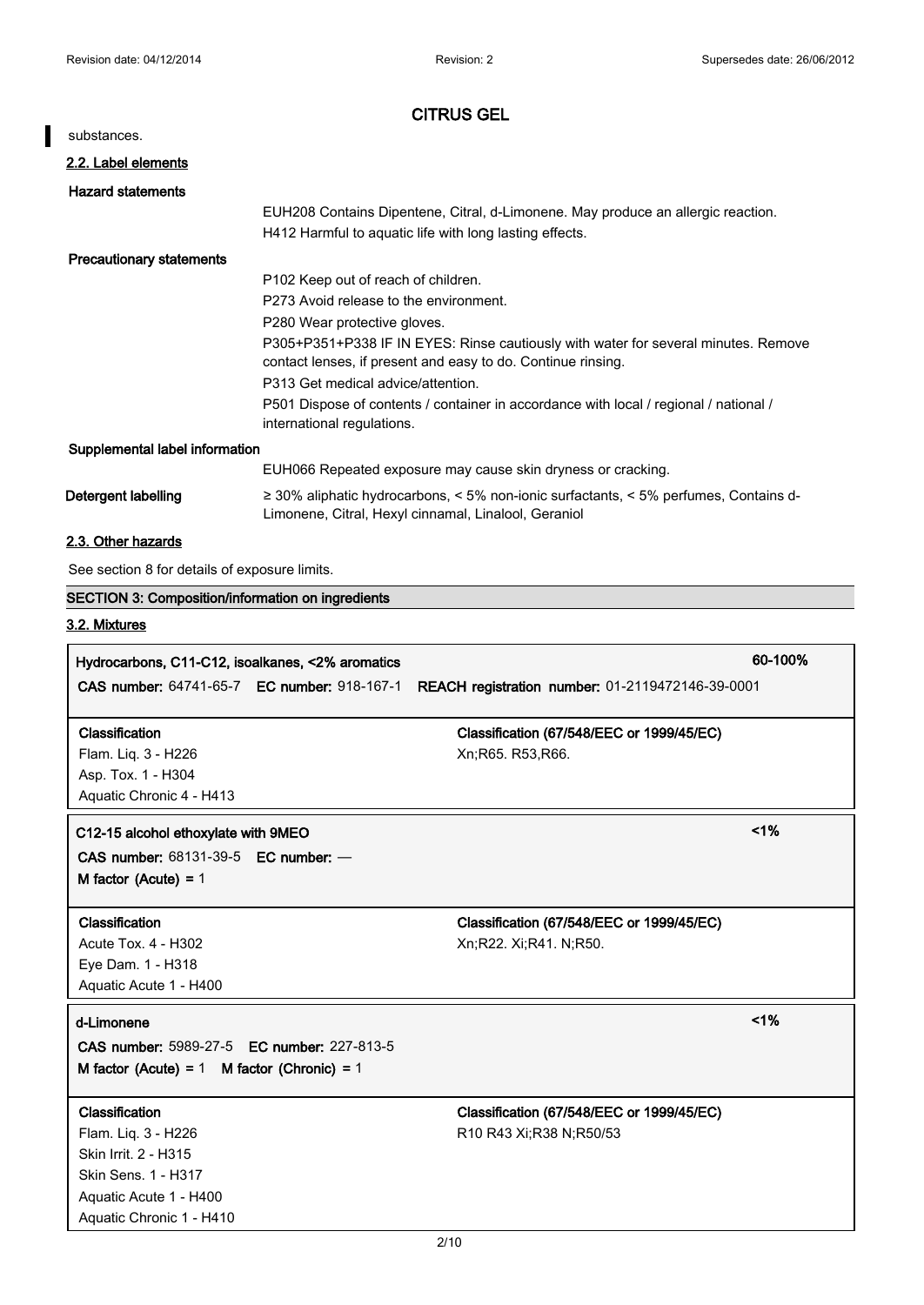| <b>Citral</b>                                                                      |                                           | $<$ 1%  |
|------------------------------------------------------------------------------------|-------------------------------------------|---------|
| <b>CAS number: 5392-40-5 EC number: 226-394-6</b>                                  |                                           |         |
|                                                                                    |                                           |         |
| Classification                                                                     | Classification (67/548/EEC or 1999/45/EC) |         |
| Skin Irrit. 2 - H315                                                               | R43 Xi;R38                                |         |
| Eye Irrit. 2 - H319                                                                |                                           |         |
| Skin Sens. 1 - H317                                                                |                                           |         |
| <b>Dipentene</b>                                                                   |                                           | 1%      |
| CAS number: 138-86-3 EC number: 205-341-0                                          |                                           |         |
| M factor (Chronic) = $1$                                                           |                                           |         |
|                                                                                    |                                           |         |
| Classification                                                                     | Classification (67/548/EEC or 1999/45/EC) |         |
| Flam. Liq. 3 - H226                                                                | R10 R43 Xi; R38 N; R50/53                 |         |
| Skin Irrit. 2 - H315                                                               |                                           |         |
| <b>Skin Sens. 1 - H317</b>                                                         |                                           |         |
| Asp. Tox. 1 - H304                                                                 |                                           |         |
| Aquatic Chronic 1 - H410                                                           |                                           |         |
| 2-Aminoethanol                                                                     |                                           | 1%      |
| CAS number: 141-43-5 EC number: 205-483-3                                          |                                           |         |
|                                                                                    |                                           |         |
| Classification                                                                     | Classification (67/548/EEC or 1999/45/EC) |         |
| Acute Tox. 4 - H302                                                                | C;R34 Xn;R20/21/22                        |         |
| Acute Tox. 4 - H312                                                                |                                           |         |
| Acute Tox. 4 - H332                                                                |                                           |         |
| Skin Corr. 1B - H314                                                               |                                           |         |
| Eye Dam. 1 - H318                                                                  |                                           |         |
| <b>STOT SE 3 - H335</b>                                                            |                                           |         |
| Aquatic Chronic 3 - H412                                                           |                                           |         |
| Cyclohexane                                                                        |                                           | $< 1\%$ |
| CAS number: 110-82-7 EC number: 203-806-2                                          |                                           |         |
| M factor (Acute) = 1 M factor (Chronic) = 1                                        |                                           |         |
|                                                                                    |                                           |         |
| Classification                                                                     | Classification (67/548/EEC or 1999/45/EC) |         |
| Flam. Liq. 2 - H225                                                                | F;R11 Xn;R65 Xi;R38 R67 N;R50/53          |         |
| Skin Irrit. 2 - H315                                                               |                                           |         |
| STOT SE 3 - H336                                                                   |                                           |         |
| Asp. Tox. 1 - H304                                                                 |                                           |         |
| STOT SE 3 - H336                                                                   |                                           |         |
| Aquatic Acute 1 - H400                                                             |                                           |         |
| Aquatic Chronic 1 - H410                                                           |                                           |         |
| The Full Text for all R-Phrases and Hazard Statements are Displayed in Section 16. |                                           |         |
| <b>SECTION 4: First aid measures</b>                                               |                                           |         |

# **4.1. Description of first aid measures**

# **Inhalation**

Remove affected person from source of contamination. Move affected person to fresh air and keep warm and at rest in a position comfortable for breathing. For breathing difficulties, oxygen may be necessary. Get medical attention.

# **Ingestion**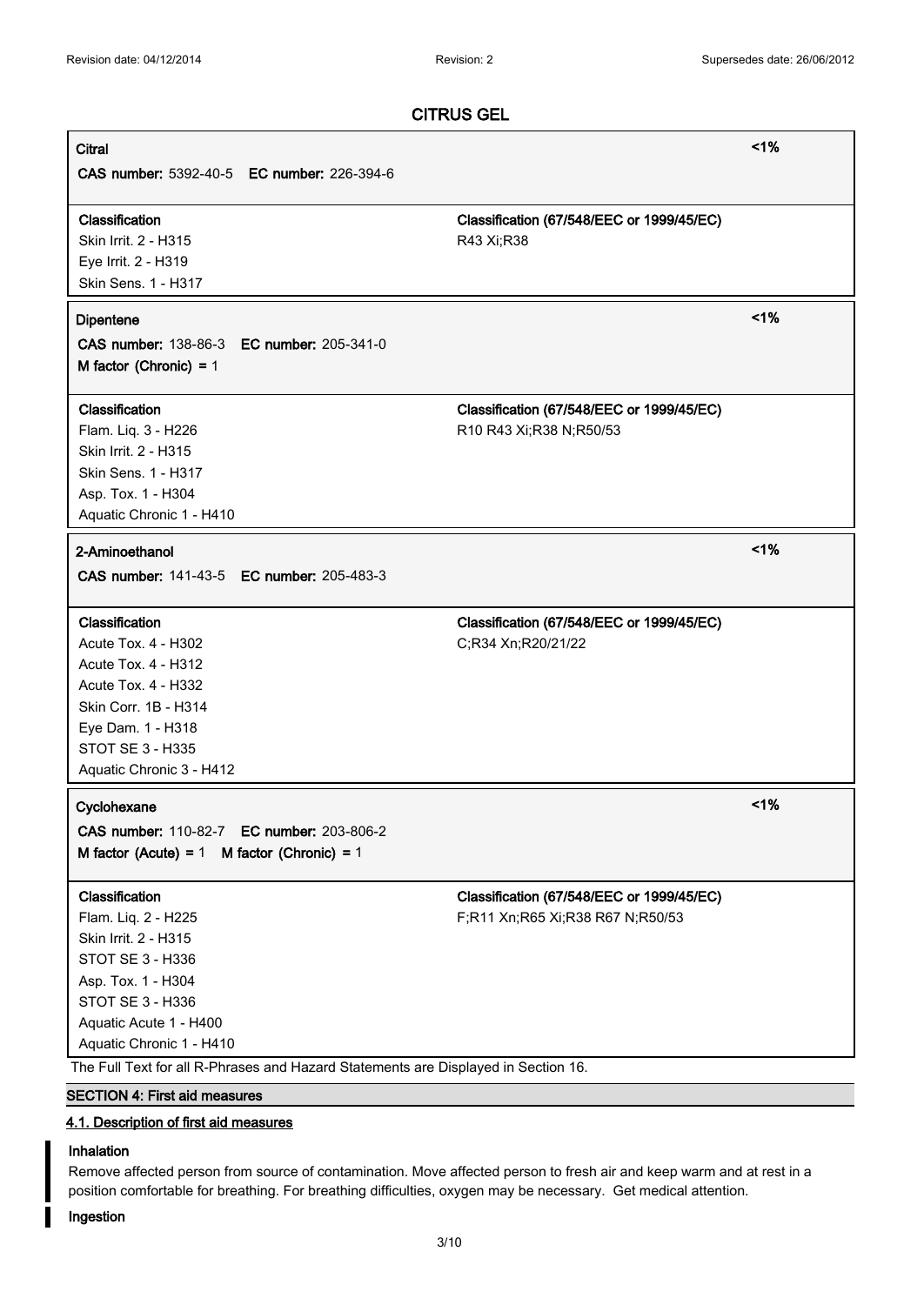Get medical attention immediately. Rinse mouth thoroughly with water. Never give anything by mouth to an unconscious person. Do not induce vomiting.

### **Skin contact**

Wash skin thoroughly with soap and water. Get medical attention if any discomfort continues.

### **Eye contact**

Rinse immediately with plenty of water. Remove any contact lenses and open eyelids wide apart. Continue to rinse for at least 15 minutes. Get medical attention.

### **4.2. Most important symptoms and effects, both acute and delayed**

### **Ingestion**

Aspiration hazard if swallowed. Entry into the lungs following ingestion or vomiting may cause chemical pneumonitis.

### **Skin contact**

Product has a defatting effect on skin. May cause allergic contact eczema. Dryness and/or cracking.

### **4.3. Indication of any immediate medical attention and special treatment needed**

### **Notes for the doctor**

If swallowed, especially in large quantities: Get medical attention immediately.

### **SECTION 5: Firefighting measures**

### **5.1. Extinguishing media**

### **Suitable extinguishing media**

Use fire-extinguishing media suitable for the surrounding fire. Extinguish with foam, carbon dioxide, dry powder or water fog. Do not use water jet as an extinguisher, as this will spread the fire.

### **5.2. Special hazards arising from the substance or mixture**

### **Specific hazards**

The product is not flammable. The product contains organic solvents.

### **Hazardous combustion products**

Thermal decomposition or combustion products may include the following substances: Oxides of carbon. When heated, vapours/gases hazardous to health may be formed.

### **5.3. Advice for firefighters**

### **Special protective equipment for firefighters**

Wear positive-pressure self-contained breathing apparatus (SCBA) and appropriate protective clothing.

### **SECTION 6: Accidental release measures**

#### **6.1. Personal precautions, protective equipment and emergency procedures**

#### **Personal precautions**

Wear protective clothing as described in Section 8 of this safety data sheet. Provide adequate general and local exhaust ventilation. Remove sources of ignition. Avoid contact with skin, eyes and clothing.

### **6.2. Environmental precautions**

#### **Environmental precautions**

Do not discharge into drains or watercourses or onto the ground.

### **6.3. Methods and material for containment and cleaning up**

#### **Methods for cleaning up**

Absorb in vermiculite, dry sand or earth and place into containers. Do not use sawdust or other combustible material. Waste should be treated as controlled waste. Dispose of waste to licensed waste disposal site in accordance with the requirements of the local Waste Disposal Authority. Flush contaminated area with plenty of water.

### **6.4. Reference to other sections**

#### **Reference to other sections**

For personal protection, see Section 8. For waste disposal, see Section 13.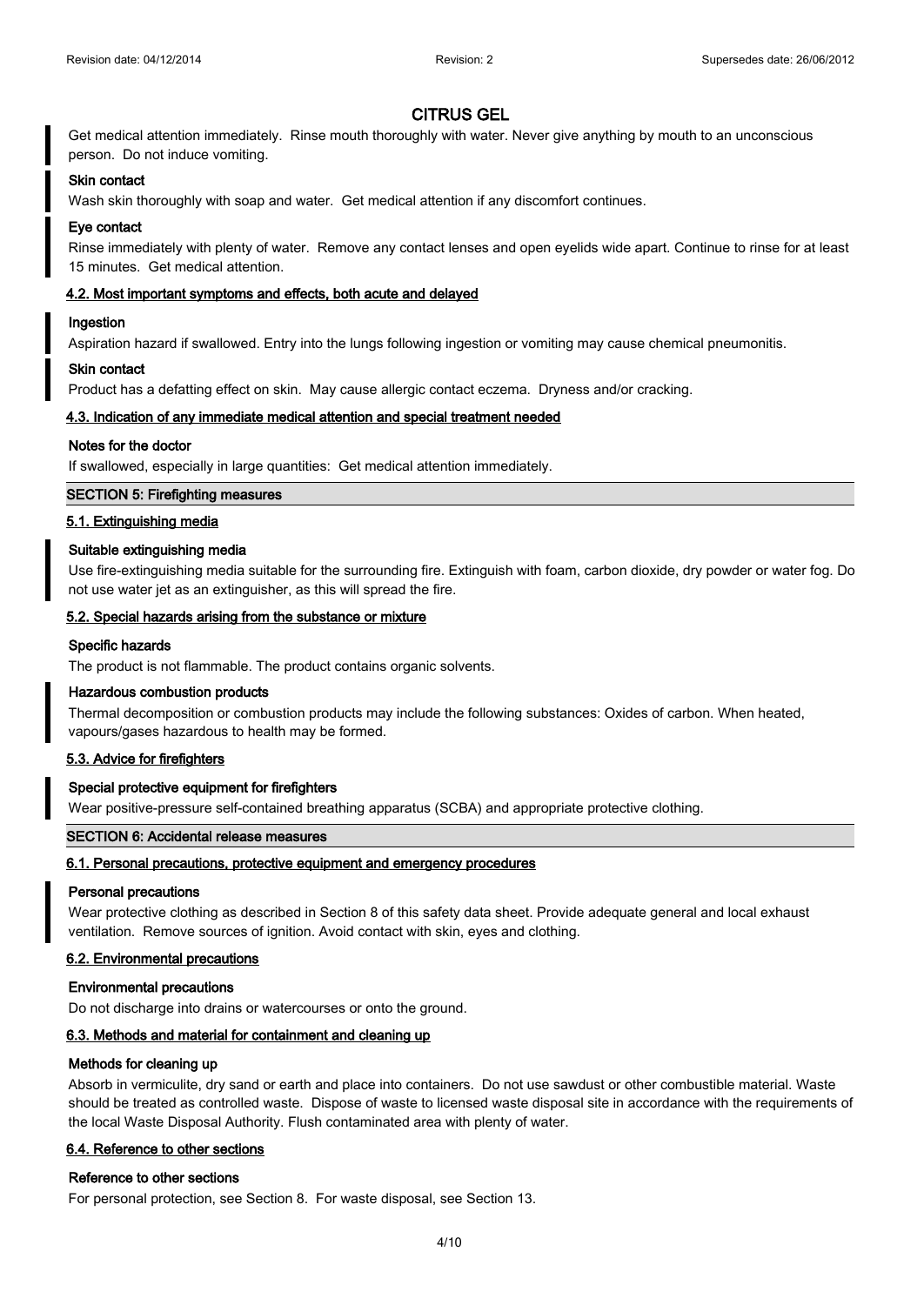# **SECTION 7: Handling and storage**

# **7.1. Precautions for safe handling**

# **Usage precautions**

Wear protective clothing as described in Section 8 of this safety data sheet. Wash hands thoroughly after handling. Wash contaminated clothing before reuse. Do not eat, drink or smoke when using this product.

# **7.2. Conditions for safe storage, including any incompatibilities**

### **Storage precautions**

Store at moderate temperatures in dry, well ventilated area. Store in closed original container at temperatures between 5°C and 30°C. Avoid heat, flames and other sources of ignition. Static electricity and formation of sparks must be prevented. Keep only in the original container. Keep out of the reach of children.

# **7.3. Specific end use(s)**

# **Specific end use(s)**

The identified uses for this product are detailed in Section 1.2.

### **SECTION 8: Exposure Controls/personal protection**

# **8.1. Control parameters**

# **Occupational exposure limits**

# **Hydrocarbons, C11-C12, isoalkanes, <2% aromatics**

Long-term exposure limit (8-hour TWA): SUP 150 ppm 1000 mg/m3 SUP = Supplier's recommendation.

# **2-Aminoethanol**

Long-term exposure limit (8-hour TWA): WEL 1 ppm 2.5 mg/m3 Short-term exposure limit (15-minute): WEL 3 ppm 7.6 mg/m3 Sk

### **Cyclohexane**

Long-term exposure limit (8-hour TWA): WEL 100 ppm 350 mg/m3 Short-term exposure limit (15-minute): WEL 300 ppm 1050 mg/m3

WEL = Workplace Exposure Limit Sk = Can be absorbed through the skin.

# **8.2. Exposure controls**

### **Protective equipment**





### **Appropriate engineering controls**

Provide adequate ventilation.

### **Eye/face protection**

Side shield safety glasses are recommended when handling this product.

# **Hand protection**

Solvent resistant nitrile gloves are recommended. Protective gloves should be inspected for wear before use and replaced regularly in accordance with the manufacturers specifications.

### **Respiratory protection**

No specific recommendations. Respiratory protection must be used if the airborne contamination exceeds the recommended occupational exposure limit.

### **SECTION 9: Physical and Chemical Properties**

### **9.1. Information on basic physical and chemical properties**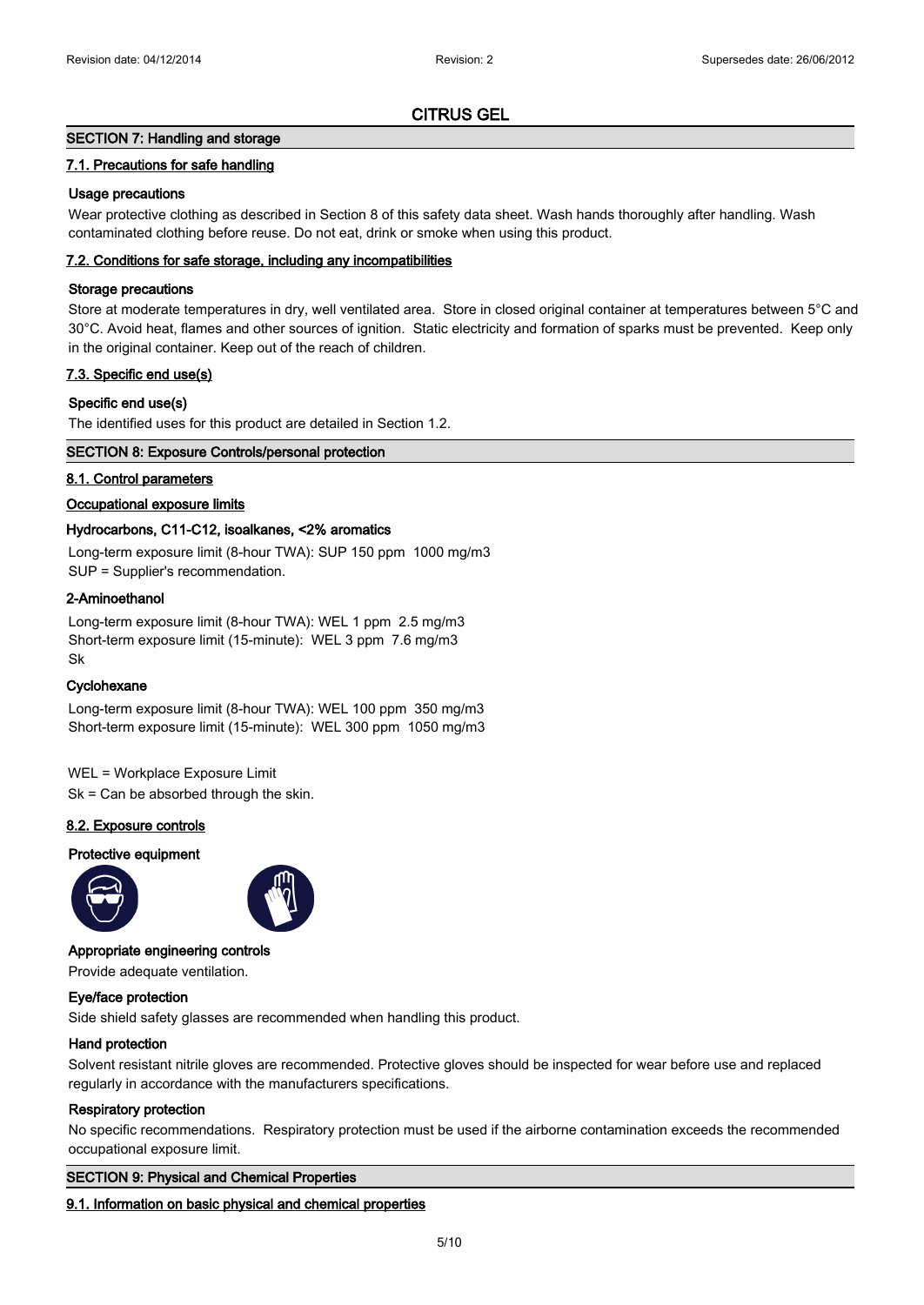# **Appearance**

Viscous liquid.

**Colour** White.

# **Odour**

Citrus.

# **Odour threshold**

Not determined.

**pH**

pH (concentrated solution): 5

# **Initial boiling point and range**

Not determined.

# **Flash point**

82°C PMCC (Pensky-Martens closed cup).

### **Evaporation rate**

Not determined.

### **Upper/lower flammability or explosive limits**

Not determined.

**Vapour pressure** Not determined.

**Vapour density** Not determined.

**Relative density** 0.852

**Solubility(ies)** Slightly soluble in water.

**Partition coefficient** Not determined.

**Explosive properties** Not determined.

# **Oxidising properties**

Not applicable.

# **9.2. Other information**

### **Other information**

None.

# **SECTION 10: Stability and reactivity**

# **10.1. Reactivity**

There are no known reactivity hazards associated with this product.

### **10.2. Chemical stability**

# **Stability**

Stable at normal ambient temperatures.

# **10.3. Possibility of hazardous reactions**

Not determined.

## **10.4. Conditions to avoid**

Protect against direct sunlight. Avoid heat, flames and other sources of ignition. Take precautionary measures against static discharges.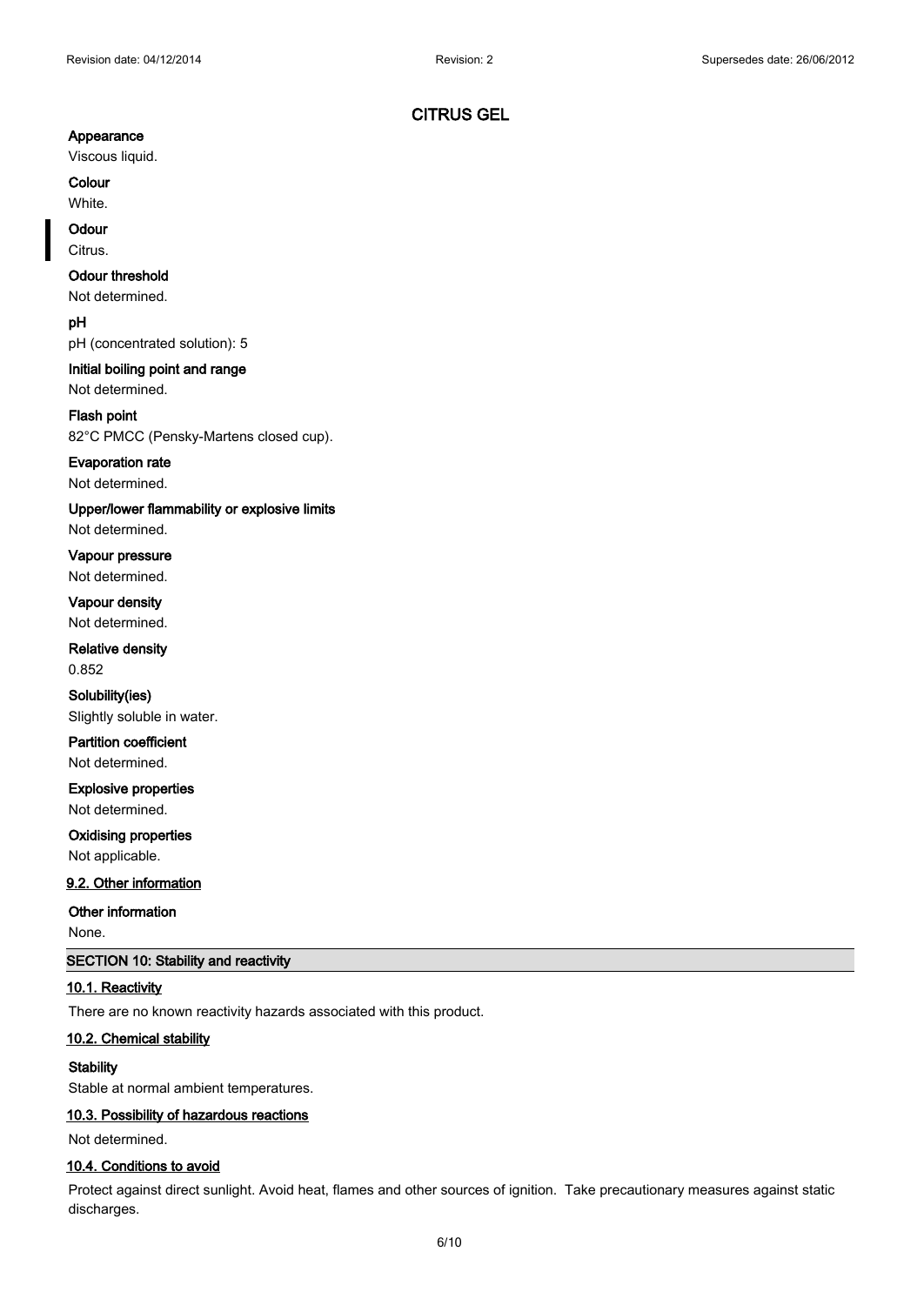### **10.5. Incompatible materials**

### **Materials to avoid**

Strong acids. Alkalis. Oxidising materials.

#### **10.6. Hazardous decomposition products**

Thermal decomposition or combustion products may include the following substances: Oxides of carbon. High concentrations of vapour at high temperatures may create a respiratory hazard.

# **SECTION 11: Toxicological information**

### **11.1. Information on toxicological effects**

#### **Toxicological effects**

Deliberate excessive inhalation may cause headache, dizziness and breathing irritation. Ingestion may cause: systemic effects Nausea, vomiting. Diarrhoea. Aspiration hazard if swallowed. Entry into the lungs following ingestion or vomiting may cause chemical pneumonitis.

#### **Skin corrosion/irritation**

**Skin corrosion/irritation** Prolonged contact may cause redness, irritation and dry skin., Repeated exposure may cause skin dryness or cracking.

# **Serious eye damage/irritation**

May be slightly irritating to eyes.

#### **Skin sensitisation**

Contains Limonene Citral Hexyl cinnamal Linalool Geraniol

**Germ cell mutagenicity**

#### **Genotoxicity - in vivo**

No effects expected based upon current data.

### **Carcinogenicity**

No effects expected based upon current data.

#### **Reproductive toxicity**

#### **Reproductive toxicity - fertility**

No effects expected based upon current data.

# **Toxicological information on ingredients.**

### **Hydrocarbons, C11-C12, isoalkanes, <2% aromatics**

### **Acute toxicity - oral**

**Acute toxicity oral (LD50 mg/kg)** 5,000.0

#### **Species**

Rat

**ATE oral (mg/kg)** 5,000.0

# **Acute toxicity - dermal**

**Acute toxicity dermal (LD50 mg/kg)** 5000.0

**Species**

Rabbit

**ATE dermal (mg/kg)**

5000.0

# **SECTION 12: Ecological Information**

# **12.1. Toxicity**

Harmful to aquatic life with long lasting effects.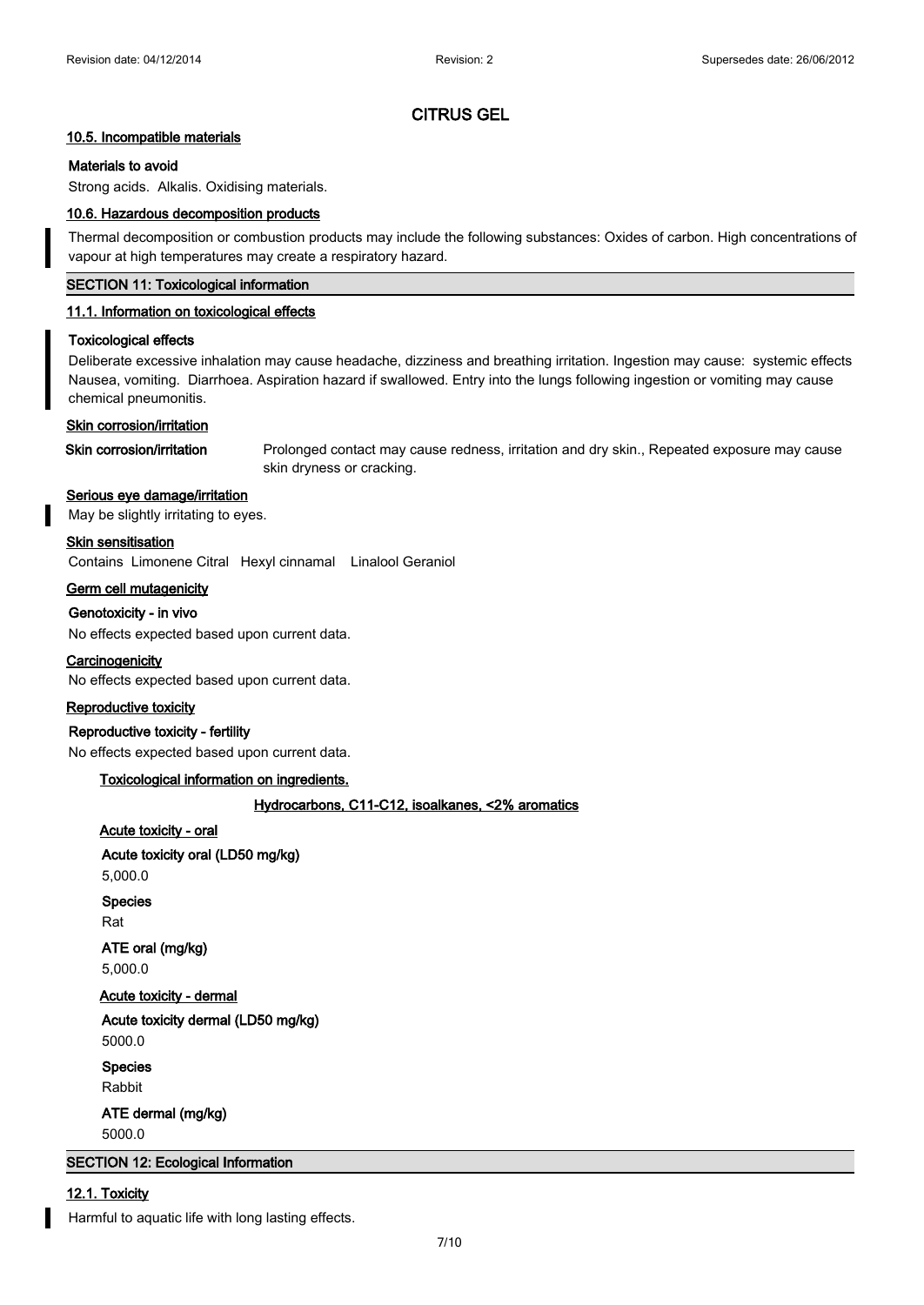### **Ecological information on ingredients.**

# **Hydrocarbons, C11-C12, isoalkanes, <2% aromatics**

# **Acute toxicity - fish**

LC50, : >100 mg/l,

### **Acute toxicity - aquatic invertebrates**

 $EC_{50}$ , : > 100 mg/l,

# **Acute toxicity - aquatic plants**

 $IC_{50}$ , : > 100 mg/l,

# **Acute toxicity - microorganisms**

 $LC_{50}$ , : >100 mg/l,

# **Chronic toxicity - fish early life stage**

Not available.

# **Chronic toxicity - aquatic invertebrates**

NOEC, : >1.0 - <10 mg/l, Freshwater invertebrates

# **12.2. Persistence and degradability**

# **Persistence and degradability**

Inherently biodegradable. The product is degraded completely by photochemical oxidation. The surfactant(s) contained in this product complies(comply) with the biodegradability criteria as laid down in Regulation (EC) No. 648/2004 on detergents. Data to support this assertion are held at the disposal of the competent authorities of the Member States and will be made available to them at their direct request, or at the request of a detergent manufacturer.

# **12.3. Bioaccumulative potential**

May accumulate in soil and water systems.

### **Partition coefficient**

Not determined.

**Ecological information on ingredients.**

### **Hydrocarbons, C11-C12, isoalkanes, <2% aromatics**

### **Partition coefficient**

: 6.7-7.2

# **12.4. Mobility in soil**

### **Mobility**

The product is partially insoluble in water and will spread on the water surface. The product contains organic solvents which will evaporate easily from all surfaces.

### **Ecological information on ingredients.**

### **Hydrocarbons, C11-C12, isoalkanes, <2% aromatics**

### **Surface tension**

23.5 mN/m @ 20°C

# **12.5. Results of PBT and vPvB assessment**

This product does not contain any substances classified as PBT or vPvB.

### **12.6. Other adverse effects**

None known.

# **SECTION 13: Disposal considerations**

# **13.1. Waste treatment methods**

### **Disposal methods**

Dispose of waste to licensed waste disposal site in accordance with the requirements of the local Waste Disposal Authority. Do not discharge into drains or watercourses or onto the ground.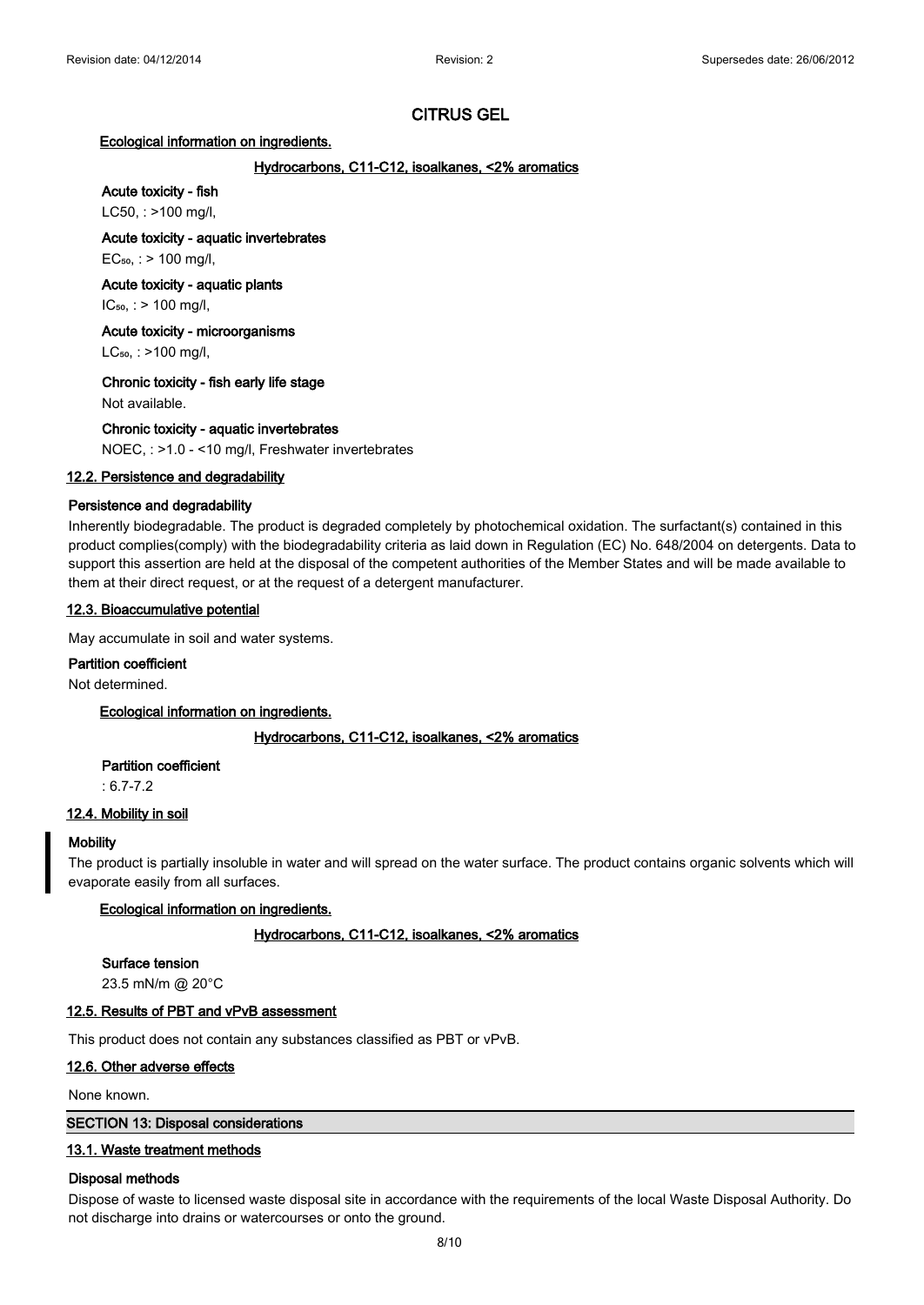# **SECTION 14: Transport information**

# **14.1. UN number**

Not classified for transportation.

# **14.2. UN proper shipping name**

None.

# **14.3. Transport hazard class(es)**

None.

# **ADR/RID class**

**IMDG class** 

# **14.4. Packing group**

None.

# **14.5. Environmental hazards**

# **Environmentally hazardous substance/marine pollutant**

No.

# **14.6. Special precautions for user**

None.

# **14.7. Transport in bulk according to Annex II of MARPOL73/78 and the IBC Code**

Not applicable.

# **SECTION 15: Regulatory information**

# **15.1. Safety, health and environmental regulations/legislation specific for the substance or mixture**

# **National regulations**

The Control of Substances Hazardous to Health Regulations 2002 (SI 2002 No. 2677) (as amended). The Chemicals (Hazard Information and Packaging for Supply) Regulations 2009 (SI 2009 No. 716).

### **EU legislation**

Regulation (EC) No 1907/2006 of the European Parliament and of the Council of 18 December 2006 concerning the Registration, Evaluation, Authorisation and Restriction of Chemicals (REACH) (as amended). Regulation (EC) No 1272/2008 of the European Parliament and of the Council of 16 December 2008 on classification, labelling and packaging of substances and mixtures (as amended).

# **15.2. Chemical safety assessment**

No chemical safety assessment has been carried out.

# **SECTION 16: Other information**

| Revision date        | 04/12/2014 |
|----------------------|------------|
| Revision             | 2          |
| Supersedes date      | 26/06/2012 |
| Risk phrases in full |            |